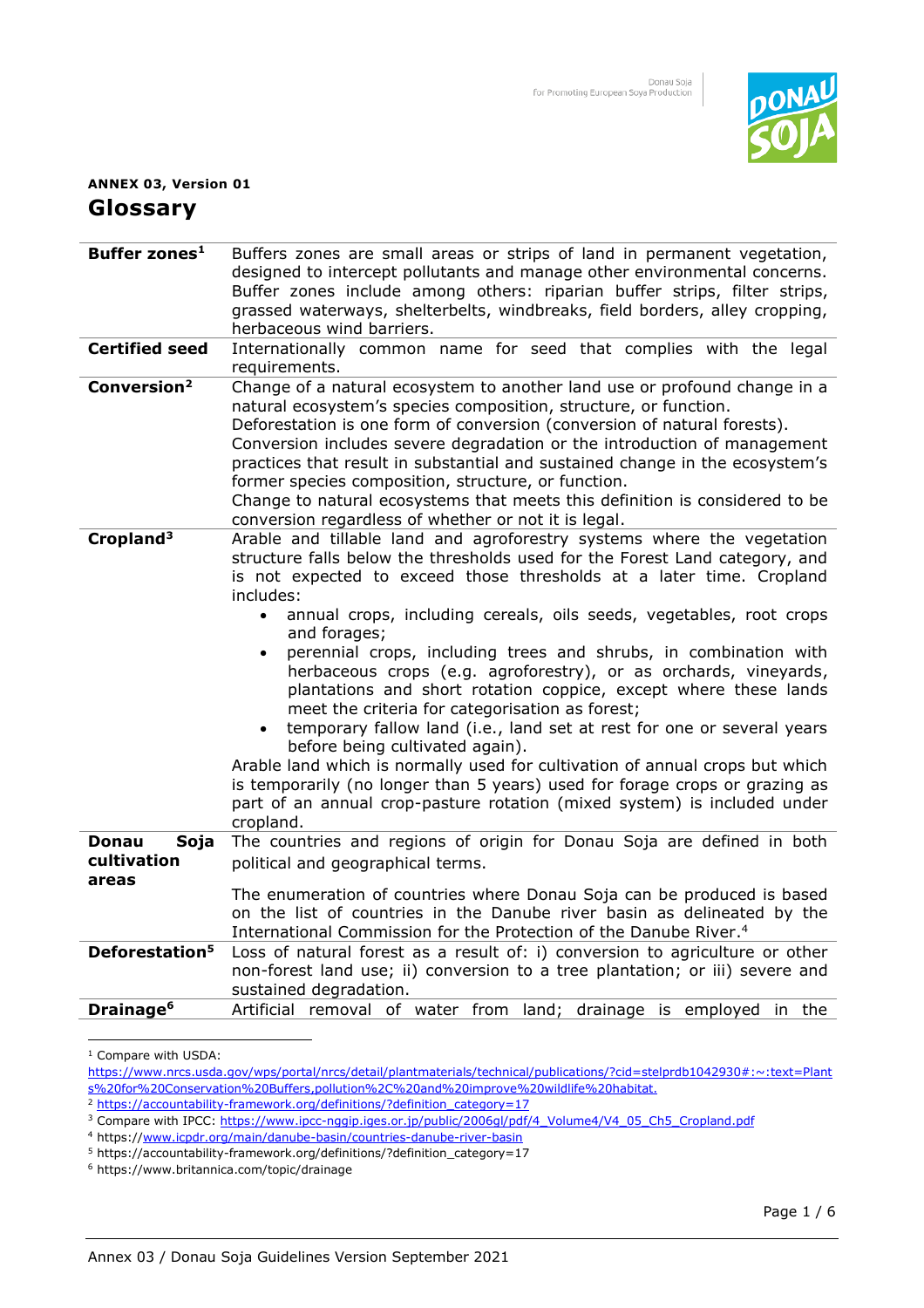

|                                               | reclamation of wetlands, in the prevention of erosion, and as a concomitant                                                                                                                                                                                                                                                                                                                                                                                                                                                                                                                                                                                                                     |
|-----------------------------------------------|-------------------------------------------------------------------------------------------------------------------------------------------------------------------------------------------------------------------------------------------------------------------------------------------------------------------------------------------------------------------------------------------------------------------------------------------------------------------------------------------------------------------------------------------------------------------------------------------------------------------------------------------------------------------------------------------------|
|                                               | of irrigation in the agriculture of arid regions.                                                                                                                                                                                                                                                                                                                                                                                                                                                                                                                                                                                                                                               |
| <b>Ecological</b><br>corridor <sup>7</sup>    | A clearly defined geographical space that is governed and managed over<br>the long term to maintain or restore effectively the unimpeded movement<br>of species and the flow of natural processes (i.e. ecological connectivity).                                                                                                                                                                                                                                                                                                                                                                                                                                                               |
| <b>Europe</b><br>Soya<br>cultivation<br>areas | The countries and regions of origin for Europe Soya are defined in both<br>political and geographical terms. The borders of the Europe Soya region are<br>based on the definition of the delimitation of the Russian border regions, as<br>given by Philip Johan von Strahlenberg.                                                                                                                                                                                                                                                                                                                                                                                                              |
| Forest <sup>8</sup>                           | Land spanning more than 0.5 hectares with trees higher than 5 meters and<br>a canopy cover of more than 10 percent, or trees able to reach these<br>thresholds in situ. It does not include land that is predominantly under<br>agricultural or other land use. Forest includes natural forests (see definition<br>below) and tree plantations (see definition below).<br>Natural forest <sup>9</sup><br>A forest that is a natural ecosystem.                                                                                                                                                                                                                                                  |
|                                               | Natural forests possess many or most of the characteristics of a forest<br>native to the given site, including species composition, structure and<br>ecological function. Natural forests include:<br>primary forests that have not been subject to major human impacts<br>$\bullet$<br>in recent history;                                                                                                                                                                                                                                                                                                                                                                                      |
|                                               | regenerated (second-growth) forests that were subject to major<br>$\bullet$<br>impacts in the past (for instance by agriculture, livestock raising,<br>tree plantations, or intensive logging) but where the main causes of<br>impact have ceased or greatly diminished and the ecosystem has<br>attained much of the species composition, structure and ecological<br>function of prior or other contemporary natural ecosystems;<br>forests<br>where<br>much of the<br>ecosystem's<br>managed<br>natural<br>$\bullet$<br>composition, structure and ecological function exist in the presence<br>of activities such as:                                                                       |
|                                               | harvesting of timber or other forest products, including<br>$\circ$<br>management to promote high-value species,<br>low intensity, small-scale cultivation within the forest, such<br>$\circ$<br>as less-intensive forms of swidden agriculture in a forest<br>mosaic;<br>Forests that have been partially degraded by anthropogenic or<br>natural causes (e.g. harvesting, fire, climate change, invasive<br>species, or others) but where the land has not been converted to<br>another use and where degradation does not result in the sustained<br>reduction of tree cover below the thresholds that define a forest or<br>sustained loss of other main elements of ecosystem composition, |
|                                               | structure and ecological function.<br>Tree plantation <sup>10</sup><br>A forest predominantly composed of trees established through planting<br>and/or deliberate seeding that lacks key elements of a natural forest native<br>to the area, such as species composition and structural diversity.                                                                                                                                                                                                                                                                                                                                                                                              |

<sup>7</sup> https://portals.iucn.org/library/sites/library/files/documents/PAG-030-En.pdf

<sup>8</sup> https://accountability-framework.org/definitions/?definition\_category=17

<sup>&</sup>lt;sup>9</sup> https://accountability-framework.org/definitions/?definition\_category=17

<sup>10</sup> https://accountability-framework.org/definitions/?definition\_category=17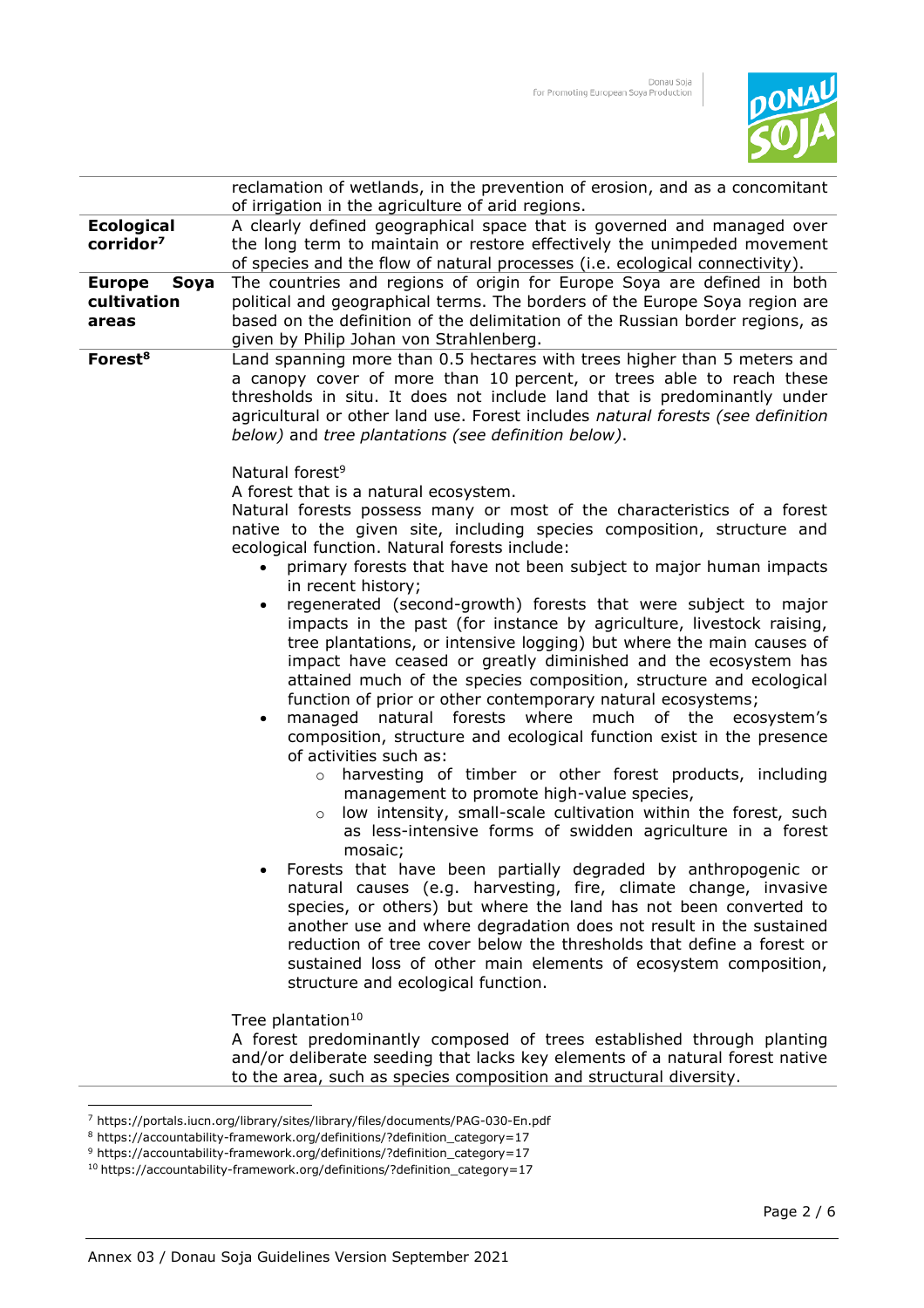

| <b>GM-free</b>                                               | The GM-free status is based on the minimum requirements set out by the<br>following European "GM-free" certification schemes:<br>EG-Gentechnik-Durchführungsgesetz<br>(EGGenTDurchfG),<br>German<br>$\bullet$<br>with audits conducted as stipulated by the German Verband<br>Lebensmittel ohne Gentechnik (VLOG);<br>Austrian Food Codex (Codex Alimentarius Austriacus) and<br>the<br>$\bullet$<br>corresponding "Leitfaden<br>risikobasierten<br>zur<br>Kontrolle<br>auf<br>Gentechnikfreiheit" ("Guideline on the Risk-Based Monitoring of<br>GMO-Free Production");<br>Non-GM Danube Region Production and Labelling Standard & Non-<br>$\bullet$<br>GM Danube Region Inspection Standard.                                                                                                                                                                                                                                   |
|--------------------------------------------------------------|-----------------------------------------------------------------------------------------------------------------------------------------------------------------------------------------------------------------------------------------------------------------------------------------------------------------------------------------------------------------------------------------------------------------------------------------------------------------------------------------------------------------------------------------------------------------------------------------------------------------------------------------------------------------------------------------------------------------------------------------------------------------------------------------------------------------------------------------------------------------------------------------------------------------------------------|
| Good<br><b>Agricultural</b><br>Practices <sup>11</sup>       | The application of available knowledge to addressing environmental,<br>economic and social sustainability for on-farm production and post-<br>production processes resulting in safe and healthy food and non-food<br>agricultural products.                                                                                                                                                                                                                                                                                                                                                                                                                                                                                                                                                                                                                                                                                      |
| Grassland <sup>12</sup>                                      | Terrestrial ecosystems dominated by herbaceous or shrub vegetation for at<br>least five years continuously. It includes meadows or pasture that is<br>cropped for hay but excludes land cultivated for other crop production and<br>cropland lying temporarily fallow.                                                                                                                                                                                                                                                                                                                                                                                                                                                                                                                                                                                                                                                            |
| <b>Integrated</b><br><b>Crop</b><br><b>Management</b>        | A system of crop production which conserves and enhances natural<br>resources while producing a crop on an economically viable and sustainable<br>foundation. This is a whole-farm, long-term strategy incorporating both<br>new technologies and traditional knowledge and practices.                                                                                                                                                                                                                                                                                                                                                                                                                                                                                                                                                                                                                                            |
| <b>Integrated</b><br><b>Pest</b><br>Management <sup>13</sup> | Integrated Pest Management means careful consideration of all available<br>plant protection methods and subsequent integration of appropriate<br>measures that discourage the development of populations of harmful<br>organisms and keep the use of plant protection products and other forms of<br>intervention to levels that are economically and ecologically justified and<br>reduce or minimise risks to human health and the environment. Integrated<br>Pest Management emphasises the growth of a healthy crop with the least<br>possible disruption to agro-ecosystems and encourages natural pest control<br>mechanisms.<br>General principles of integrated pest management:<br>1. The prevention and/or suppression of harmful organisms should be<br>achieved or supported among other options especially by:<br>crop rotation;<br>$\circ$<br>use of adequate cultivation techniques (e.g. stale seedbed<br>$\circ$ |
|                                                              | technique, sowing dates and densities, under-sowing,<br>conservation tillage, pruning and direct sowing);<br>use, where appropriate, of resistant/tolerant cultivars and<br>$\circ$<br>standard/certified seed and planting material;<br>use of balanced fertilisation, liming and irrigation/drainage<br>$\circ$<br>practices;<br>preventing the spreading of harmful organisms by hygiene<br>$\circ$<br>measures (e.g. by regular cleansing of machinery and<br>equipment);                                                                                                                                                                                                                                                                                                                                                                                                                                                     |

<sup>11</sup> http://www.fao.org/3/y8704e/y8704e.htm

<sup>12</sup> Compare with Commission Regulation (EU) No 1307/2014[: https://eur-lex.europa.eu/legal](https://eur-lex.europa.eu/legal-content/EN/TXT/PDF/?uri=CELEX:32014R1307&from=EN)[content/EN/TXT/PDF/?uri=CELEX:32014R1307&from=EN](https://eur-lex.europa.eu/legal-content/EN/TXT/PDF/?uri=CELEX:32014R1307&from=EN)

<sup>13</sup> Compare with Directive 2009/128/EC: [https://eur-lex.europa.eu/legal-](https://eur-lex.europa.eu/legal-content/EN/TXT/PDF/?uri=CELEX:32009L0128&from=DE)

[content/EN/TXT/PDF/?uri=CELEX:32009L0128&from=EN](https://eur-lex.europa.eu/legal-content/EN/TXT/PDF/?uri=CELEX:32009L0128&from=DE)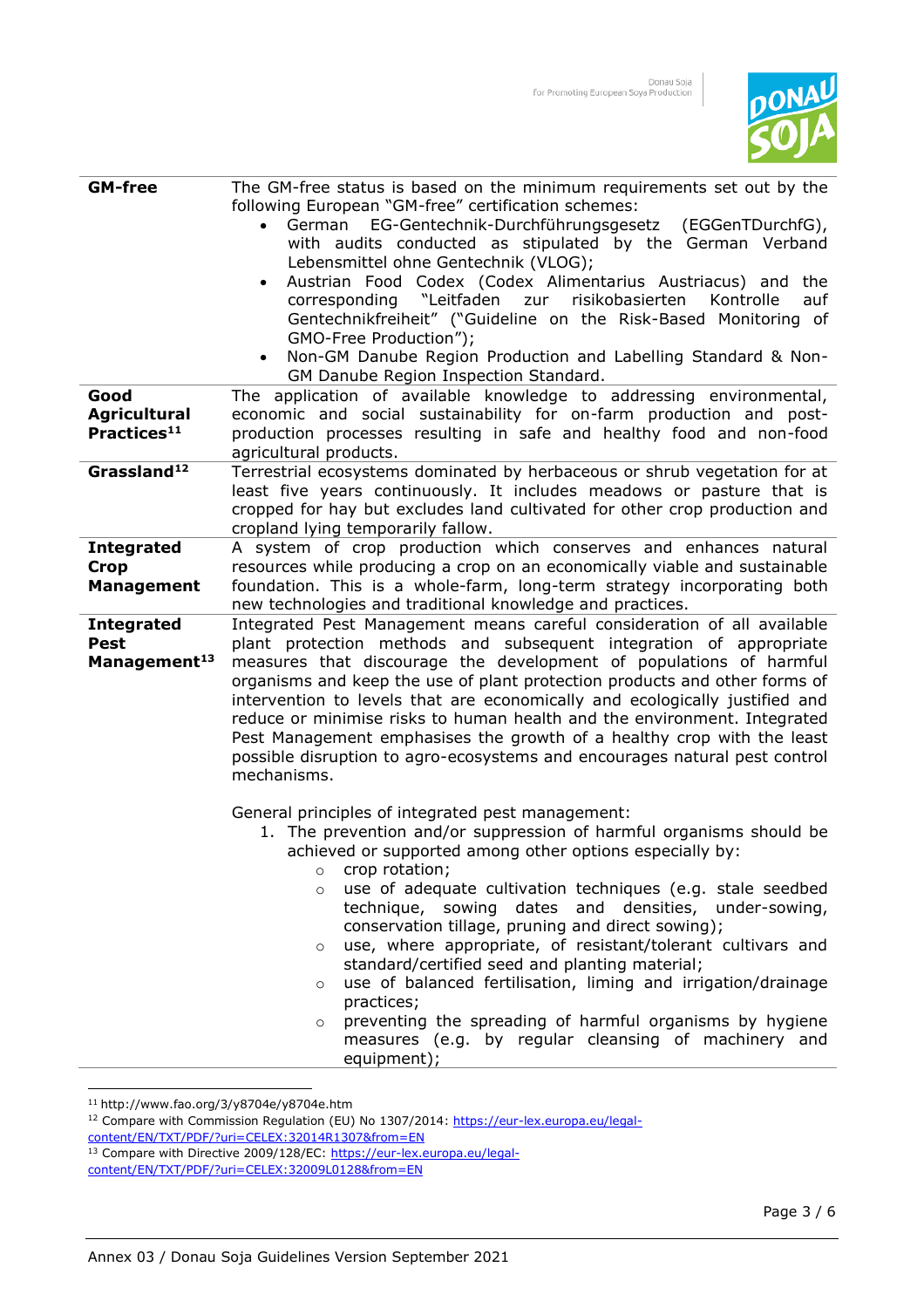

- o protection and enhancement of important beneficial organisms, e.g. by adequate plant protection measures or the utilisation of ecological infrastructures inside and outside production sites.
- 2. Harmful organisms must be monitored by adequate methods and tools, where available. Such adequate tools should include observations in the field as well as scientifically sound warning, forecasting and early diagnosis systems, where feasible, as well as the use of advice from professionally qualified advisors.
- 3. Based on the results of the monitoring, the professional user has to decide whether and when to apply plant protection measures. Robust and scientifically sound threshold values are essential components for decision making. For harmful organisms, threshold levels defined for the region, specific areas, crops and particular climatic conditions must be taken into account before treatments, where feasible.
- 4. Sustainable biological, physical and other non-chemical methods must be preferred to chemical methods if they provide satisfactory pest control.
- 5. The pesticides applied shall be as specific as possible for the target and shall have the least side effects on human health, non-target organisms and the environment.
- 6. The professional user should keep the use of pesticides and other forms of intervention to levels that are necessary, e.g. by reduced doses, reduced application frequency or partial applications, considering that the level of risk in vegetation is acceptable and they do not increase the risk for development of resistance in populations of harmful organisms.
- 7. Where the risk of resistance against a plant protection measure is known and where the level of harmful organisms requires repeated application of pesticides to the crops, available anti-resistance strategies should be applied to maintain the effectiveness of the products. This may include the use of multiple pesticides with different modes of action.
- 8. Based on the records on the use of pesticides and on the monitoring of harmful organisms, the professional user should check the success of the applied plant protection measures.

| Land-use<br>change $14$ | Changes in terms of land cover between land categories (forest, grassland,<br>cropland, wetlands). This means e.g. that a change from grassland to<br>cropland is a land-use change, while a change from one crop (such as<br>maize) to another (such as soya) is not. Cropland includes fallow land (i.e.<br>land set at rest for one or several years before being cultivated again). A<br>change of management activities, tillage practice or manure input practice<br>is not considered land-use change. |
|-------------------------|---------------------------------------------------------------------------------------------------------------------------------------------------------------------------------------------------------------------------------------------------------------------------------------------------------------------------------------------------------------------------------------------------------------------------------------------------------------------------------------------------------------|
| Landscape               | Features adjacent to an agricultural parcel. These include but are not                                                                                                                                                                                                                                                                                                                                                                                                                                        |
| features <sup>15</sup>  | limited to hedges, ponds, ditches, trees (in line, in group or isolated), field                                                                                                                                                                                                                                                                                                                                                                                                                               |

<sup>14</sup> Compare with Communication from the Commission on the practical implementation of the EU biofuels and bioliquids sustainability scheme and on counting rules for biofuels: <u>https://eur-</u> [lex.europa.eu/LexUriServ/LexUriServ.do?uri=OJ:C:2010:160:0008:0016:EN:PDF](https://eur-lex.europa.eu/LexUriServ/LexUriServ.do?uri=OJ:C:2010:160:0008:0016:EN:PDF) <sup>15</sup> Compare with Regulation (EU) No 1306/2013: https://eur-lex.europa.eu/legalcontent/EN/TXT/PDF/?uri=CELEX:32013R1306&from=EN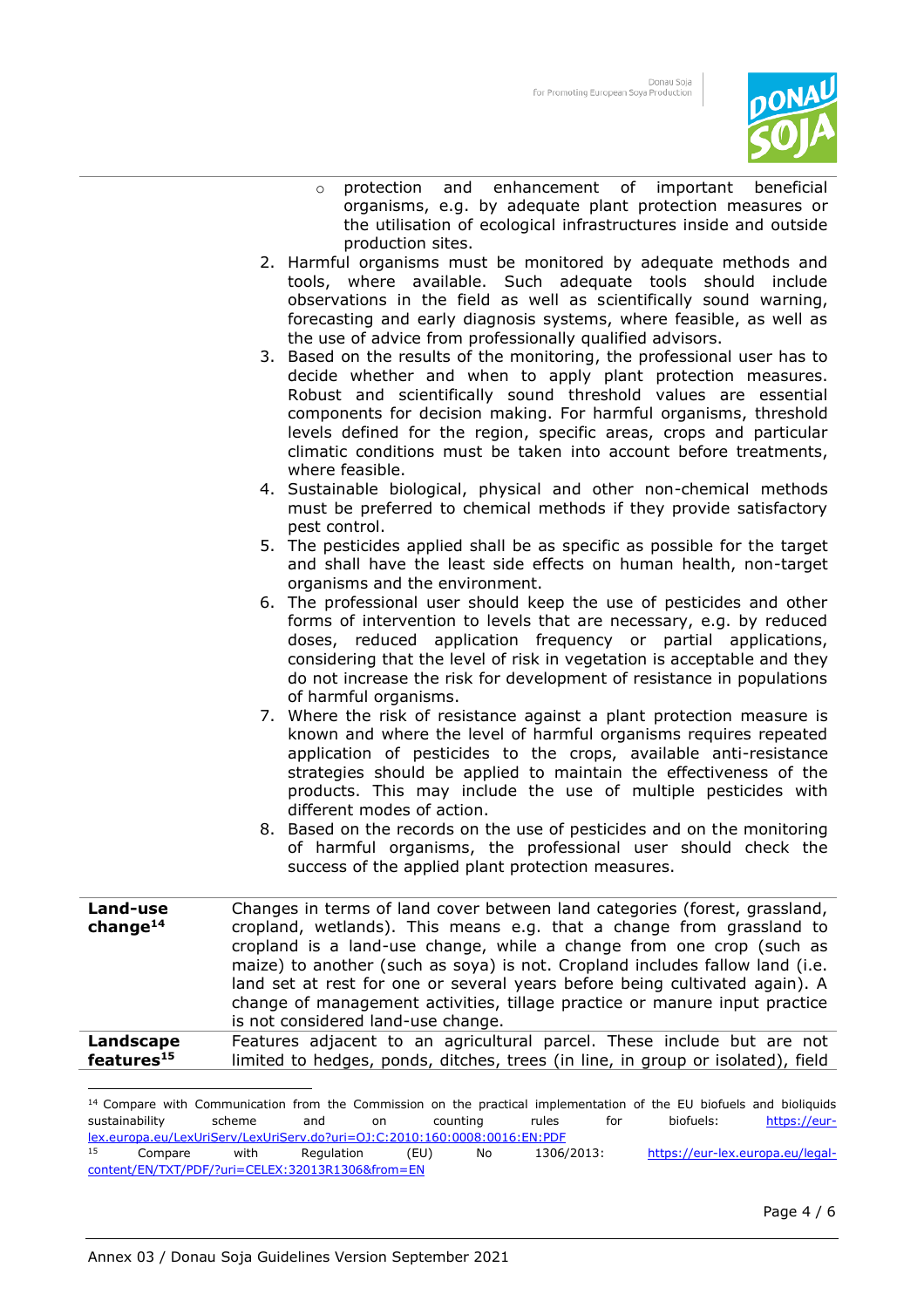

|                                                        | margins and terraces.                                                                                           |  |
|--------------------------------------------------------|-----------------------------------------------------------------------------------------------------------------|--|
| <b>Natural</b>                                         | Terrestrial or aquatic areas distinguished by geographic, abiotic and biotic                                    |  |
| habitat <sup>16</sup>                                  | features, whether entirely natural or semi-natural.                                                             |  |
| <b>Peatland</b>                                        | Peatland soils are soils with horizons of organic material (peat substrate) of                                  |  |
|                                                        | a cumulative thickness of at least 30 cm at a depth of down to 60 cm. The                                       |  |
|                                                        | organic matter contains at least 20 mass percent of organic carbon in the                                       |  |
|                                                        | fine soil.                                                                                                      |  |
| <b>Protected</b>                                       | A geographically defined area which is designated or regulated and                                              |  |
| area <sup>17</sup>                                     | managed to achieve specific conservation objectives.                                                            |  |
| <b>Protection</b>                                      | To fulfil the protection goals within a protected area means to contribute                                      |  |
| goals <sup>18</sup>                                    | towards ensuring biodiversity in that area through the conservation of                                          |  |
|                                                        | natural habitats and of wild flora and fauna.                                                                   |  |
| <b>Riparian</b>                                        | Linear bands of permanent vegetation adjacent to an aquatic ecosystem                                           |  |
| buffer strips <sup>19</sup>                            | intended to maintain or improve water quality by trapping and removing                                          |  |
|                                                        | various nonpoint source pollutants from both overland flow and shallow                                          |  |
|                                                        | subsurface flow (interflow).                                                                                    |  |
| Semi-natural                                           | An ecosystem with most of its processes and biodiversity intact, though                                         |  |
| habitat <sup>20</sup>                                  | altered by human activity in strength or abundance relative to the natural                                      |  |
|                                                        | state.                                                                                                          |  |
| Standard <sup>21</sup>                                 | Document that provides, for common and repeated use, rules, guidelines or                                       |  |
|                                                        | characteristics for products or related processes and production methods.                                       |  |
| Wetlands <sup>22</sup>                                 | Areas of marsh, fen, peatland or water, whether natural or artificial,                                          |  |
|                                                        | permanent or temporary, with water that is static or flowing, fresh,                                            |  |
|                                                        | brackish or salt, including areas of marine water the depth of which at low<br>tide does not exceed six metres. |  |
|                                                        |                                                                                                                 |  |
|                                                        | Hence, wetlands include a wide variety of inland habitats such as marshes,                                      |  |
|                                                        | peatlands, floodplains, rivers and lakes, and coastal areas such as                                             |  |
|                                                        | saltmarshes, mangroves, intertidal mudflats and seagrass beds, and also                                         |  |
|                                                        | coral reefs and other marine areas no deeper than six metres at low tide,                                       |  |
|                                                        | as well as human-made wetlands such as dams, reservoirs, rice paddies                                           |  |
|                                                        | and wastewater treatment ponds and lagoons.                                                                     |  |
|                                                        |                                                                                                                 |  |
|                                                        | <b>Natural Wetlands</b>                                                                                         |  |
|                                                        |                                                                                                                 |  |
|                                                        | Marine and Coastal Wetlands                                                                                     |  |
|                                                        | A -- Permanent shallow marine waters in most cases less than six meters                                         |  |
|                                                        | deep at low tide; includes sea bays and straits.                                                                |  |
|                                                        | B -- Marine subtidal aquatic beds; includes kelp beds, sea-grass beds,                                          |  |
|                                                        | tropical marine meadows.                                                                                        |  |
|                                                        | C -- Coral reefs.                                                                                               |  |
|                                                        | D -- Rocky marine shores; includes rocky offshore islands, sea cliffs.                                          |  |
|                                                        |                                                                                                                 |  |
| 16<br>Compare                                          | https://eur-lex.europa.eu/legal-<br>with<br>Council<br>Directive<br>92/43<br>EEC:                               |  |
|                                                        | content/EN/TXT/PDF/?uri=CELEX:31992L0043&from=EN                                                                |  |
| <sup>17</sup> https://www.cbd.int/doc/legal/cbd-en.pdf |                                                                                                                 |  |

<sup>18</sup> Compare with Council Directive 92/43/EEC: <u>https://eur-lex.europa.eu/legal-</u> [content/EN/TXT/PDF/?uri=CELEX:31992L0043&from=EN](https://eur-lex.europa.eu/legal-content/EN/TXT/PDF/?uri=CELEX:31992L0043&from=DE)

<sup>19</sup> https://climate-adapt.eea.europa.eu/metadata/adaptation-options/establishment-and-restoration-of-riparian-buffer-s <sup>20</sup> https://ipbes.net/glossary/semi-natural-habitats

<sup>&</sup>lt;sup>21</sup> https://www.isealalliance.org/sites/default/files/resource/2017-11/ISEAL\_Standard\_Setting\_Code\_v6\_Dec\_2014.pdf

<sup>&</sup>lt;sup>22</sup> Compare with An Introduction to the Convention on Wetlands (previously The Ramsar Convention Manual). Ramsar<br>Convention Secretariat, Gland, Switzerland: Convention Secretariat, Secretariat, Secretariat, Switzerland: Switzerland: Switzerland: Switzerland: Switzerland: Switzerland: Switzerland: Switzerland: Switzerland: Switzerland: Switzerland: Switzerland: Switzerland: Swi [https://www.ramsar.org/sites/default/files/documents/library/handbook1\\_5ed\\_introductiontoconvention\\_e.pdf](https://www.ramsar.org/sites/default/files/documents/library/handbook1_5ed_introductiontoconvention_e.pdf)